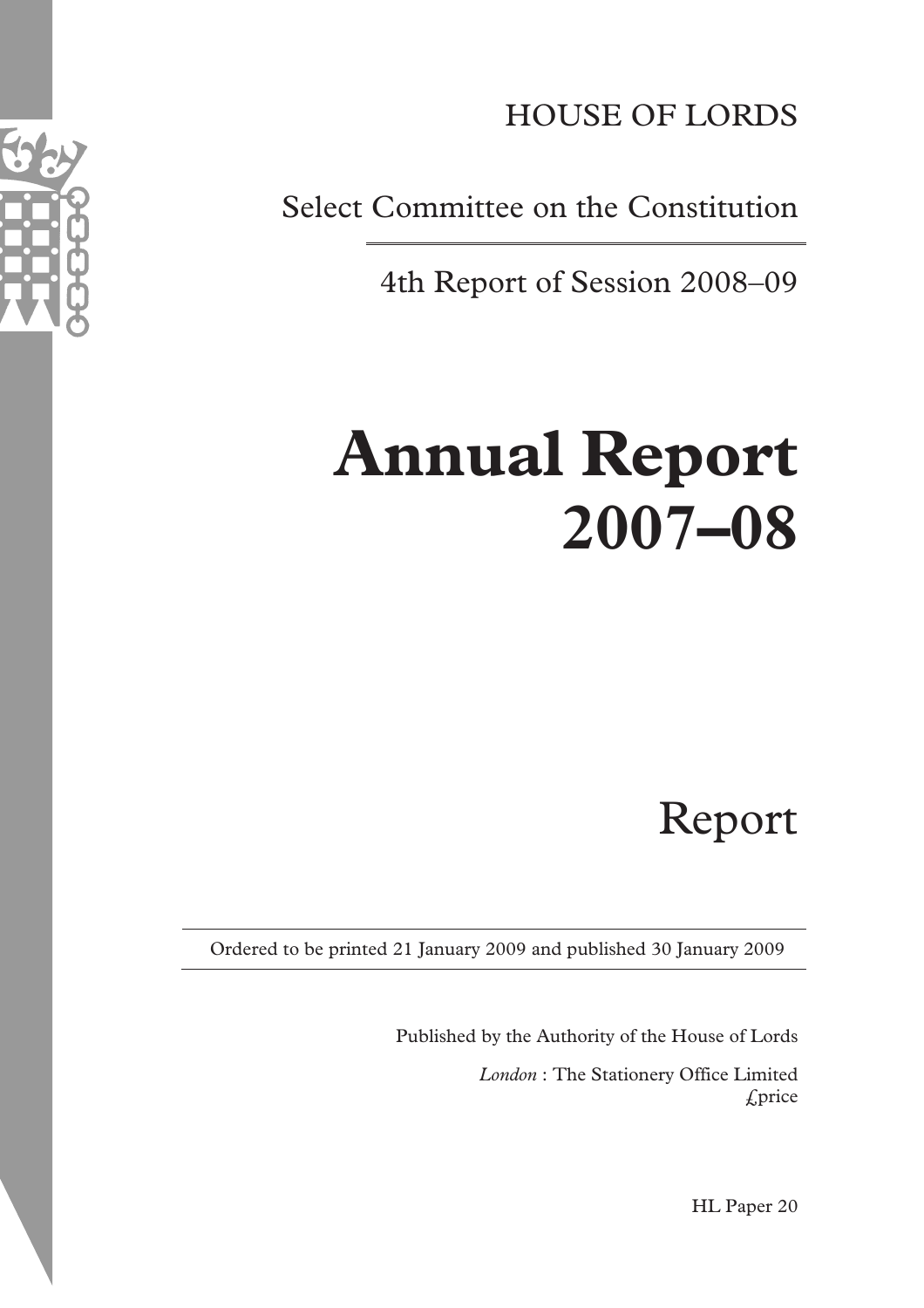#### *Select Committee on the Constitution*

The Constitution Committee is appointed by the House of Lords in each session with the following terms of reference:

To examine the constitutional implications of all public bills coming before the House; and to keep under review the operation of the constitution.

#### *Current Membership*

Lord Goodlad (Chairman) Lord Lyell of Markyate Lord Morris of Aberavon Lord Norton of Louth Lord Pannick Lord Peston Baroness Quin Lord Rodgers of Quarry Bank Lord Rowlands Lord Shaw of Northstead Lord Wallace of Tankerness Lord Woolf

#### *Declaration of Interests*

A full list of Members' interests can be found in the Register of Lords' Interests: http://www.publications.parliament.uk/pa/ld/ldreg/reg01.htm

#### *Publications*

The reports and evidence of the Committee are published by The Stationery Office by Order of the House. All publications of the Committee are available on the internet at: http://www.parliament.uk/hlconstitution

#### *Parliament Live*

Live coverage of debates and public sessions of the Committee's meetings are available at www.parliamentlive.tv

#### *General Information*

General Information about the House of Lords and its Committees, including guidance to witnesses, details of current inquiries and forthcoming meetings is on the internet at: http://www.parliament.uk/parliamentary\_committees/parliamentary\_committees26.cfm

#### *Contact Details*

All correspondence should be addressed to the Clerk of the Select Committee on the Constitution, Committee Office, House of Lords, London, SW1A 0PW. The telephone number for general enquiries is 020 7219 1228/5960 The Committee's email address is: constitution@parliament.uk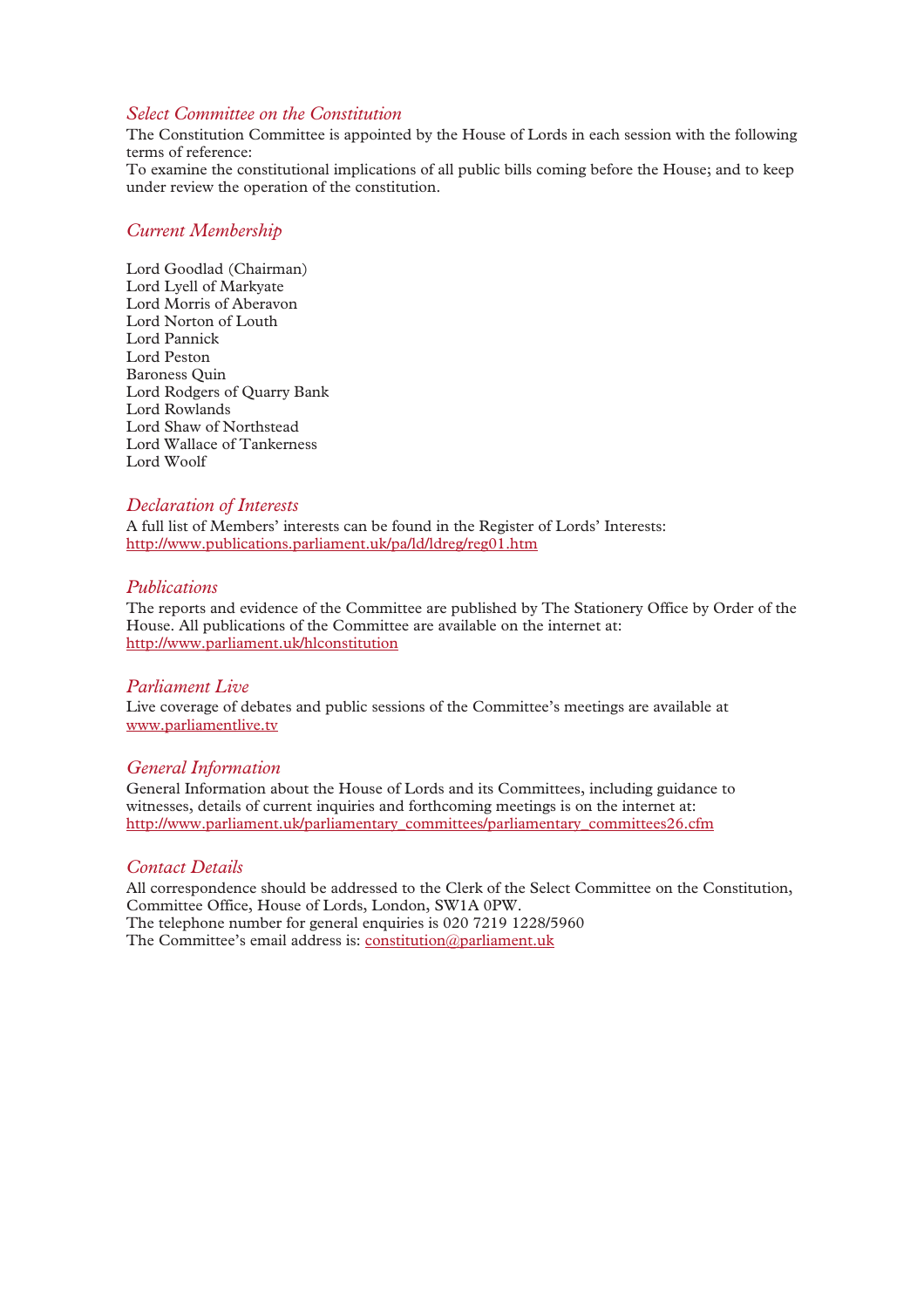# **CONTENTS**

|                                                        | Paragraph Page |    |
|--------------------------------------------------------|----------------|----|
| Introduction                                           |                | 5  |
| <b>Bill Scrutiny</b>                                   | 3              | 5  |
| Figure 1: Bill Scrutiny                                |                | 6  |
| <b>Regulatory Enforcement and Sanctions Bill</b>       | 10             | 7  |
| <b>Child Maintenance and Other Payments Bill</b>       | 12             | 8  |
| European Union (Amendment) Bill                        | 14             | 9  |
| Criminal Evidence (Witness Anonymity) Bill             | 18             | 10 |
| <b>Counter-Terrorism Bill</b>                          | 20             | 10 |
| Submission to the Joint Committee on the Draft         |                |    |
| <b>Constitutional Renewal Bill</b>                     | 23             | 11 |
| <b>Scrutiny of Welsh Legislative Competence Orders</b> | 26             | 11 |
| <b>Policy Inquiries and Reports</b>                    | 30             | 12 |
| Reform of the Office of Attorney General               | 31             | 12 |
| Relations between the executive, the judiciary and     |                |    |
| Parliament: Follow-Up                                  | 36             | 13 |
| <b>Appendix 1: Progress of Scrutiny</b>                |                | 15 |
| <b>Appendix 2: Recent Reports</b>                      |                | 20 |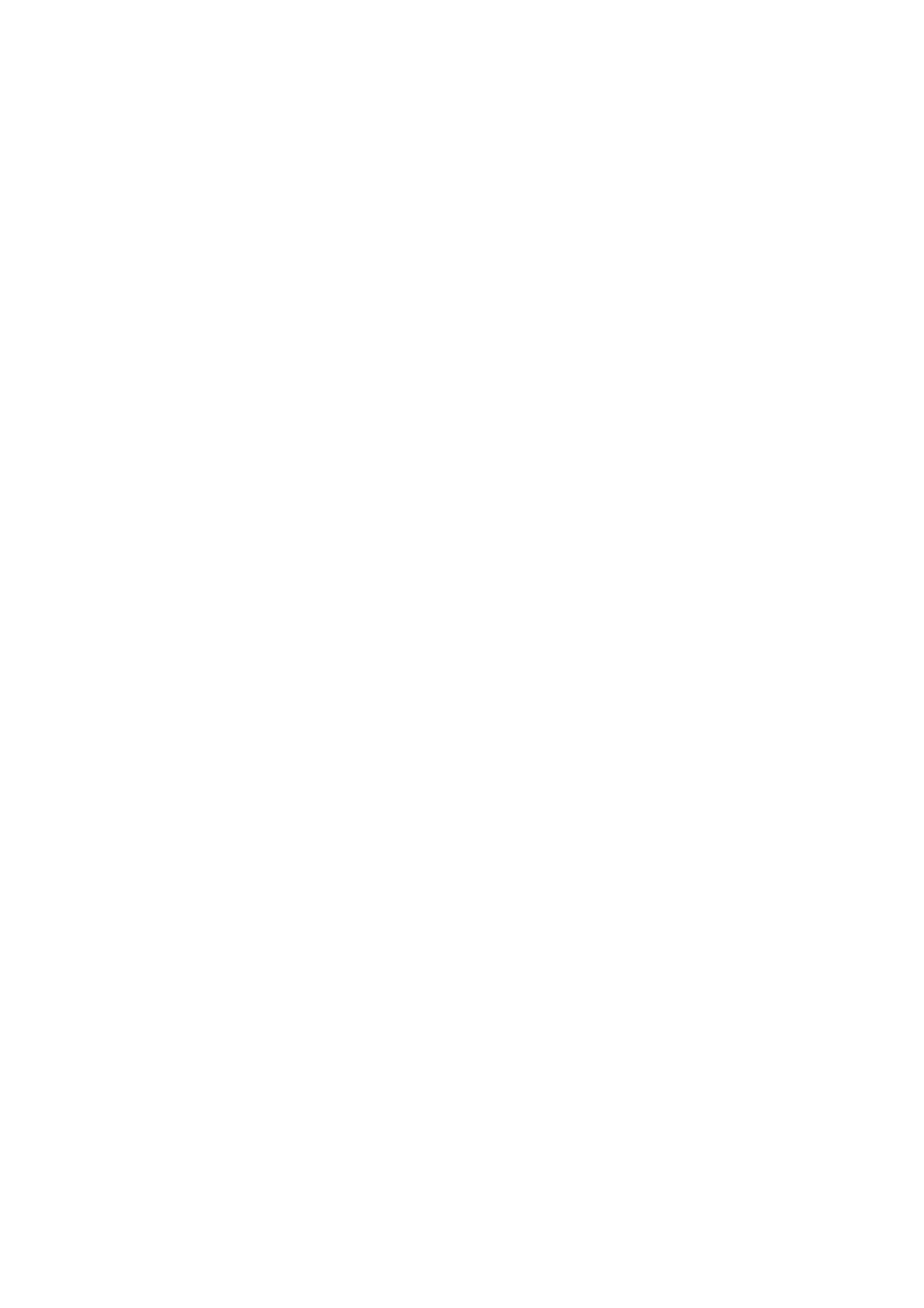# **Annual Report 2007–08**

# **Introduction**

- 1. The House of Lords Constitution Committee is appointed by the House "to examine the constitutional implications of all public bills coming before the House; and to keep under review the operation of the constitution". Accordingly, we conduct bill scrutiny whilst simultaneously carrying out longer, in-depth policy inquiries.
- 2. This is the Committee's fourth Annual Report: the first two reports covered the  $2002 - 03$  and  $2003 - 04$  sessions.<sup>1</sup> In the  $2006 - 07$  session we decided to resume the practice of making Annual Reports. In making such reports, we seek to:
	- summarise for the House and the public our work over the preceding session;
	- assess the impact of that work wherever possible; and
	- comment on any other general matters we consider to be important.

# **Bill Scrutiny**

- 3. Before examining the bill scrutiny undertaken in the 2007–08 session, we take this opportunity to set out the broad principles and methods which guide the Committee. In carrying out our legislative scrutiny function, we seek to identify any issues of principle affecting a principal part of the constitution (the "two  $p's$ " test).<sup>2</sup> Such issues may arise in bills which at first glance do not deal with matters of high constitutional importance, as well as bills where the subject matter obviously engages with basic elements of the constitution. As the Committee explained in its first Annual Report, a wide variety of matters fall within the rubric of "the constitution".
- 4. Without seeking to narrow the broad remit entrusted to it by the House, the Committee observes that its attention is most likely to be engaged by significant legislative proposals that affect the relationship between the executive and the judicial system; the system of civil and criminal justice; the integrity of the legislative process; the democratic process (with specific regard to the electoral system and the use of referendums); the distribution of powers between the central executive, the devolved institutions and local government; public accountability; and fundamental principles relating to good government, liberty and the rule of law. Many legislative proposals arise from the United Kingdom's obligations at the international level; where this is the case, the Committee seeks to understand the nature of those obligations when it examines the manner in which Parliament is asked to implement them.<sup>3</sup>
- 5. All Government bills introduced to the House of Lords, and those private members' bills that have "a reasonable prospect of being enacted",<sup>4</sup> are subjected to scrutiny. If it is felt that a particular bill raises an issue of principle affecting a principal part of the constitution, a number of options are available to the Committee. These options are set out in the flowchart in Figure 1 below, which also incorporates the sift system that we have adopted to streamline the scrutiny process.

 <sup>1 2</sup>nd Report (2003–04) (HL Paper 19) and 17th Report (2003–04) (HL Paper 194).

<sup>2</sup> Constitution Committee, 1st Report (2001–02): *Reviewing the Constitution: Terms of Reference and Method of Working* (HL Paper 11), paragraph 22.

<sup>3 2</sup>nd Report (2003–04) (HL Paper 19), paragraph 6.

<sup>4 17</sup>th Report (2003–04): *Annual Report 2003–04* (HL Paper 194), paragraph 2.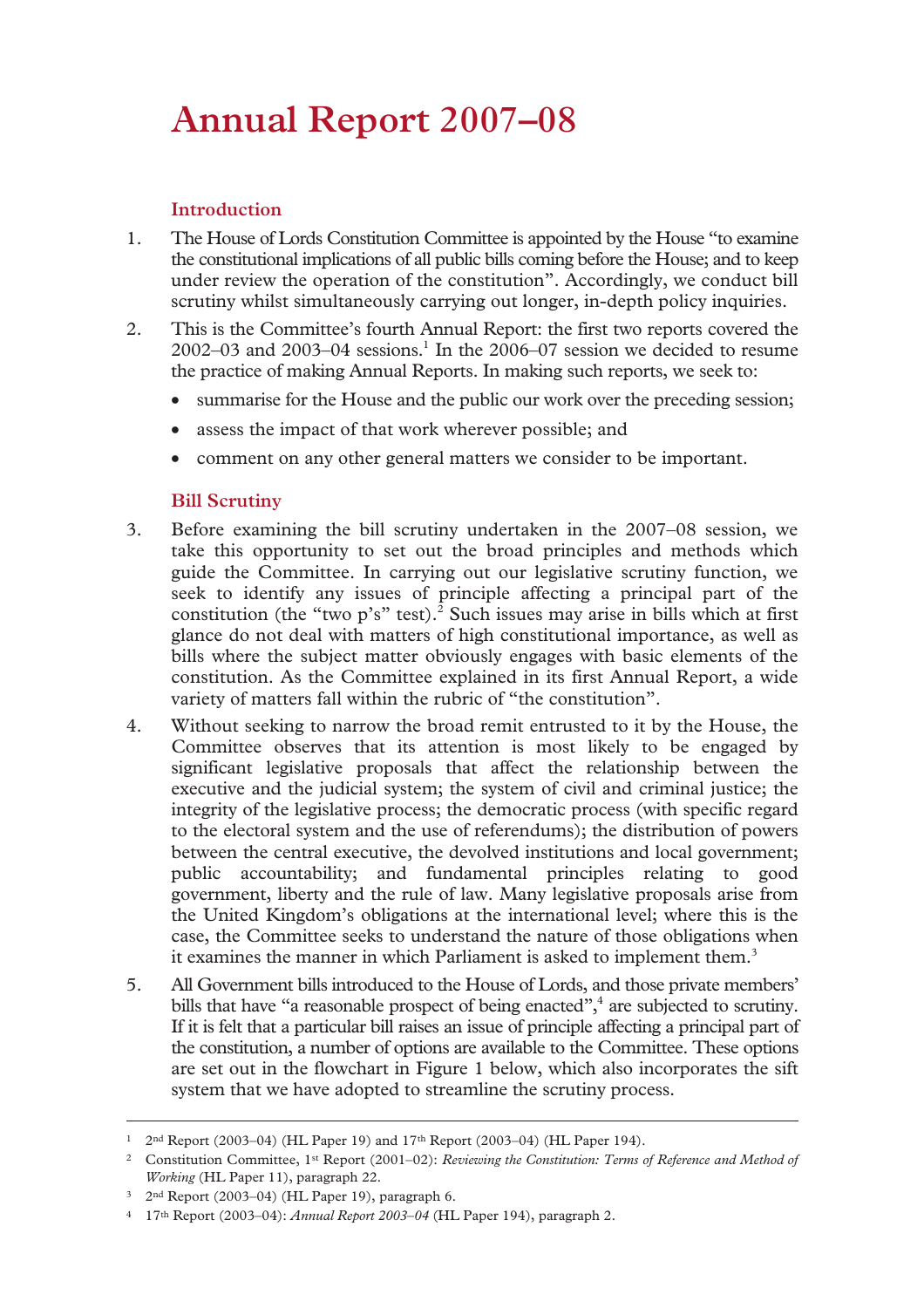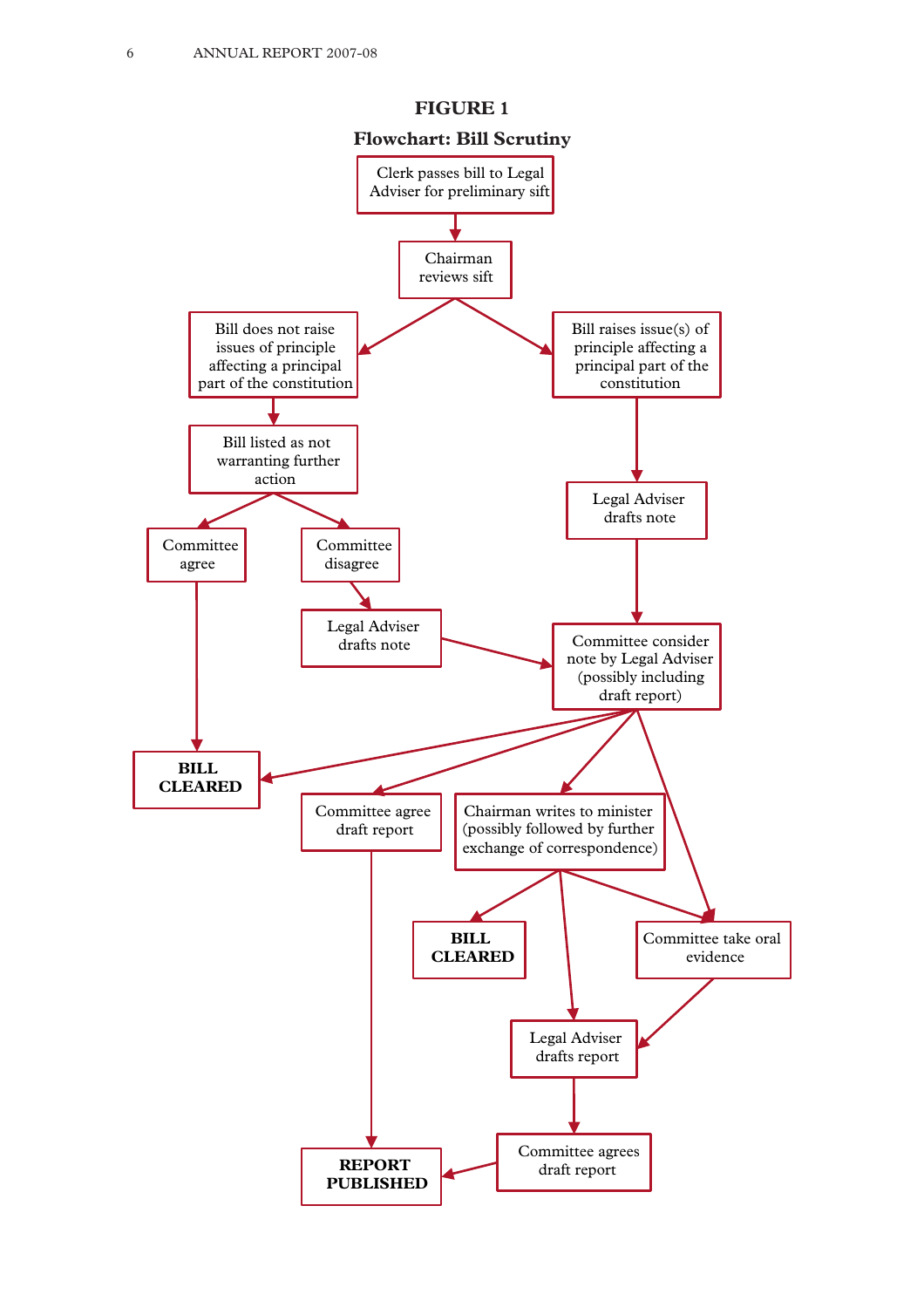- 6. In some cases, as the flowchart indicates, the Committee considers that the constitutional principles engaged are of sufficient import to warrant a report to the House. The purpose of scrutiny reports is to ensure that informed debate on a bill's constitutional implications takes place during its legislative stages. We endeavour to publish any such reports before the bill in question receives its Second Reading in this House, although this is not always possible. Any scrutiny report published in advance of the bill's Second Reading is cited alongside the Second Reading entry in *House of Lords Business*, thus increasing members' awareness of the report. Where publication of a scrutiny report before a bill's Second Reading is not possible, the report is cited alongside the bill's Committee stage entry in *House of Lords Business*.
- 7. In some cases, the Committee's scrutiny reports simply highlight the constitutional implications of the bill in question without expressing a view on the merits of the provisions, but in other cases we feel it necessary to conclude that particular provisions, if enacted, would breach one or more key constitutional principles.
- 8. It is clear that the Committee's bill scrutiny reports over the years have had a significant impact on the House's deliberations. However, it is equally clear that our concerns about a bill can on occasion disappear from view before detailed consideration of that bill takes place during Committee and Report Stages. Often this is because our concerns cannot be addressed without fundamentally altering the policy thrust of the bill. On other occasions, though, some or all of our concerns can be resolved through relatively simple amendment to the bill. Accordingly, we have adopted the occasional practice of tabling amendments in the Chairman's name (and sometimes in the name of other Committee members) on behalf of the Committee, which seek to improve clauses that threaten to breach one or more key constitutional principles. This not only ensures that the Committee's concerns are fully debated in the House, with the participation of our Chairman or another Committee member, but can also result in the bill being improved from a constitutional perspective. An example of this was the Regulatory Enforcement and Sanctions Bill, which is discussed below.
- 9. We now examine in detail the bill scrutiny conducted during the 2007–08 session. In total the Committee considered the constitutional implications of 23 Government bills. We made five scrutiny reports to the House, dealing respectively with the Regulatory Enforcement and Sanctions Bill, the Child Maintenance and Other Payments Bill, the European Union (Amendment) Bill, the Criminal Evidence (Witness Anonymity) Bill and the Counter-Terrorism Bill. We also corresponded with ministers on several other bills.<sup>5</sup> A table summarising bills examined can be found in the Appendix.

#### *Regulatory Enforcement and Sanctions Bill6*

10. The Committee's report on the Regulatory Enforcement and Sanctions Bill drew the attention of the House to three constitutional issues in respect of Part 3 of the Bill. Part 3 sought to allow ministers to introduce (by affirmative resolution) schemes empowering certain regulatory authorities to punish individuals and companies determined to have committed criminal

 <sup>5</sup> All such correspondence is available at http://www.parliament.uk/hlconstitution.

<sup>6 1</sup>st Report (2007–08) (HL Paper 16).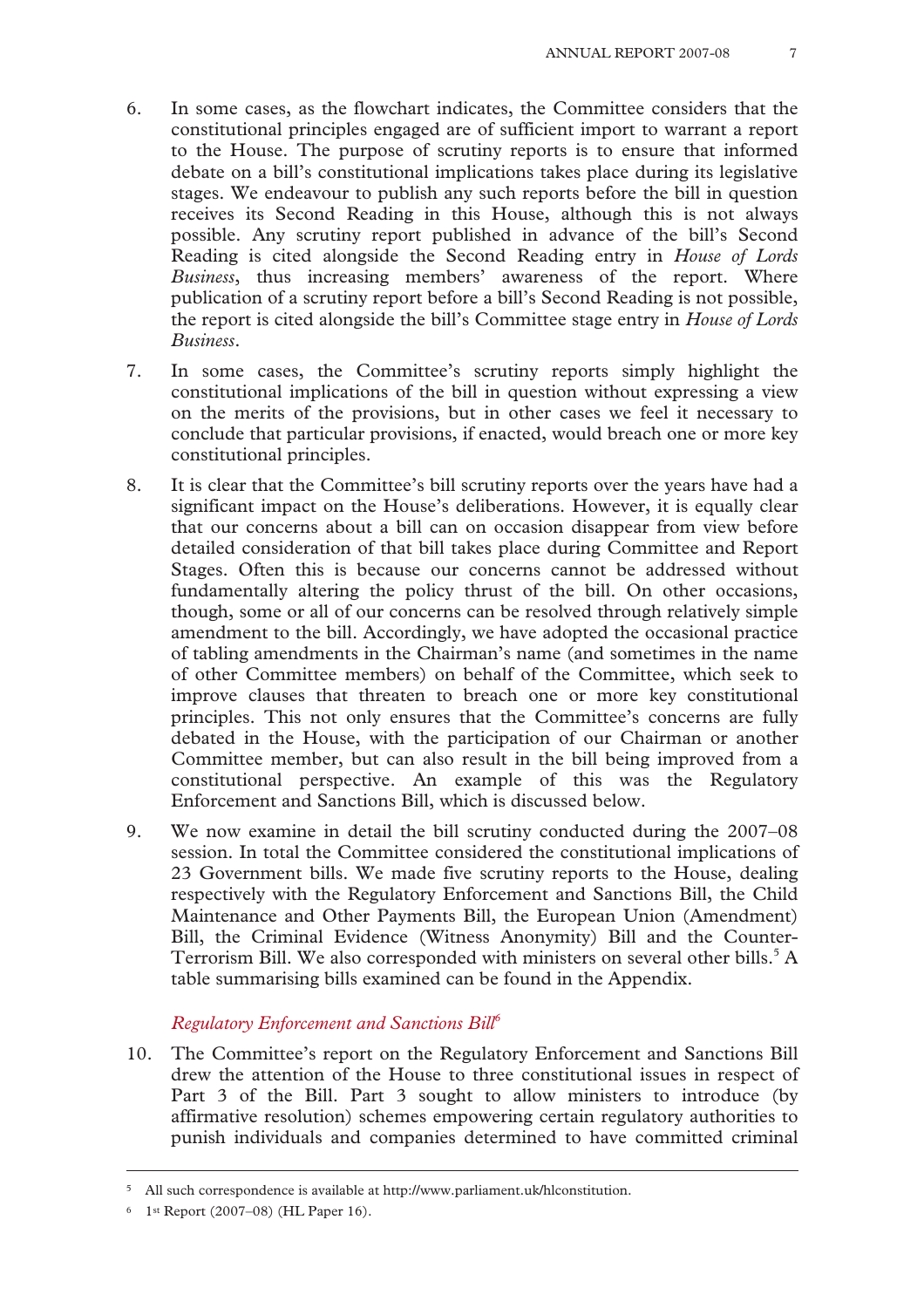offences by levying fixed or variable monetary penalties. The report concluded as follows.

- The arrangements in the Bill risked being too complex and inaccessible to conform to one of the most basic facets of the rule of law: that laws ought to be reasonably certain and accessible. It was also undesirable that ministers would be permitted to suspend legal powers conferred on regulators by issuing directions rather than by order.
- The scheme envisaged in the Bill would enable the transfer, on an unprecedented scale, of responsibilities for deciding guilt and imposing sanctions away from independent and impartial judges to officials.
- The lack of a requirement for a notice of intent or an opportunity to make representations where a regulator wished to impose a fixed monetary penalty risked excluding a basic common law principle of natural justice: *audi alteram partem* (hear both sides before making a decision).
- 11. We considered that some of our concerns could be remedied by relatively simple amendments to the Bill. The Chairman therefore tabled amendments at Committee Stage that would have required regulators, before issuing fixed monetary penalties, to provide the accused person with a notice of intent and an opportunity for that person to make representations. He tabled further amendments that would have required ministers to pass an order before suspending legal powers conferred on particular regulators. These amendments were initially rejected by the Government, but at Report Stage they successfully put forward their own amendments—very similar to those originally tabled by the Chairman—which introduced a notice of intent stage and a right for the accused person to make representations in respect of fixed monetary penalties. These amendments satisfied the most important of our concerns about the Bill.

# *Child Maintenance and Other Payments Bill7*

12. The Committee's second scrutiny report concerned the proposed power in the Child Maintenance and Other Payments Bill for the new Child Maintenance and Enforcement Commission (CMEC)<sup>8</sup> to make an order under which a parent failing to pay child maintenance would be "disqualified from holding or obtaining a travel authorisation" (i.e. a British passport or UK identity card). These orders would have been made administratively by civil servants—or, in the event of contracting out, employees of a business or other organisation—without any reference to the courts. The report concluded as follows:

"The freedom to travel to and from one's country is a right of great significance and should only be curtailed after a rigorous decision process. We can therefore see no justification for granting CMEC the right to remove a person's passport and identity card without reference to the courts; as with the other sanctions in this bill, CMEC should be required to obtain an order from the magistrates' courts".

13. Accordingly the Chairman tabled an amendment at Committee Stage that would have required CMEC to obtain a court order before removing a

 <sup>7 3</sup>rd Report (2007–08) (HL Paper 27).

<sup>8</sup> CMEC would replace the Child Support Agency.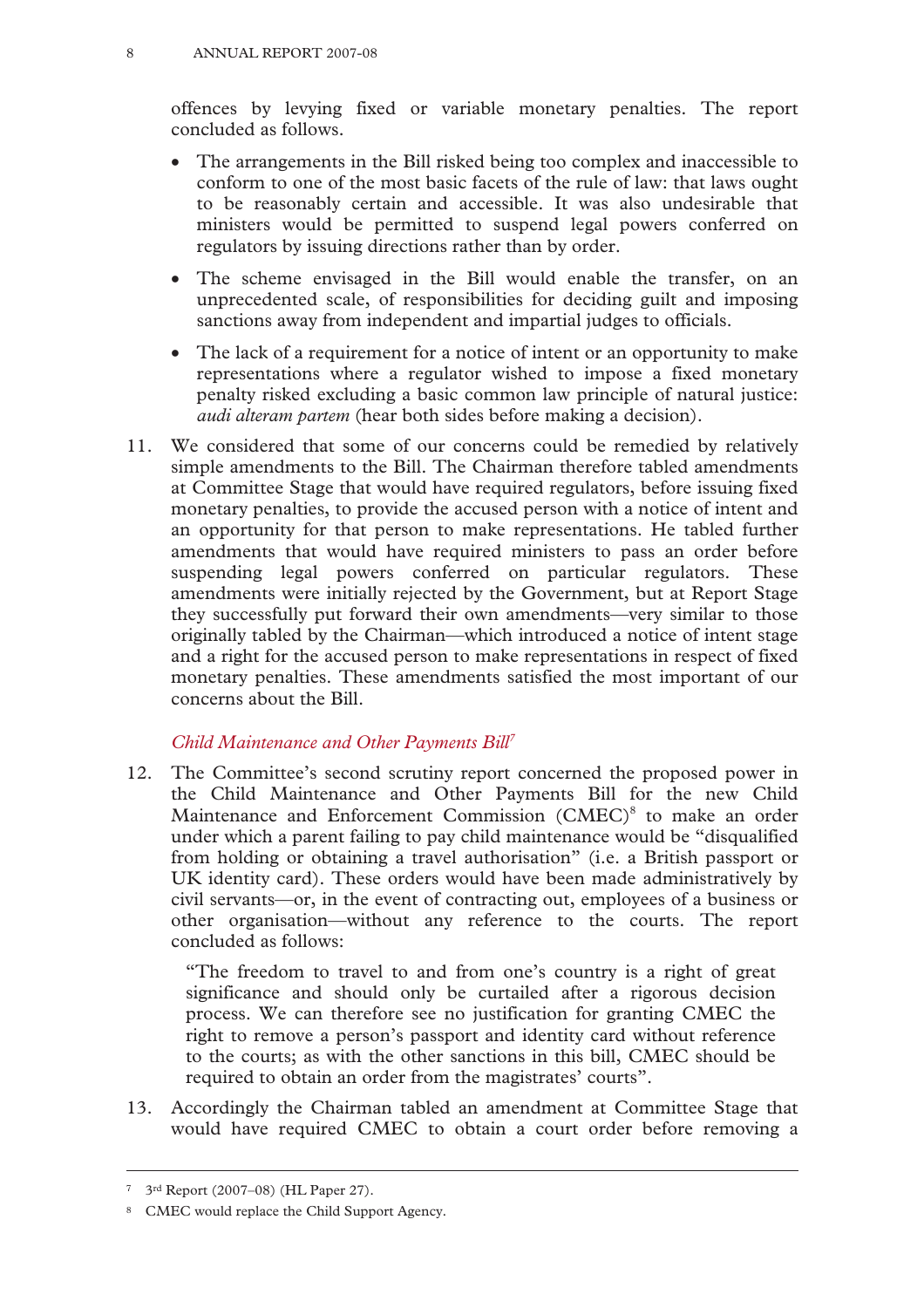person's travel documents. Although the Government initially rejected the amendment, they reversed their position at Report Stage and tabled their own amendments that satisfied all of the Committee's concerns about the Bill.

#### *European Union (Amendment) Bill9*

- 14. The longest and most in-depth scrutiny report of the session concerned the European Union (Amendment) Bill, which aimed to implement the Lisbon Treaty. Our main intention in looking at the Bill and the Treaty behind it was to assess their likely impact on the UK constitution; unlike other committees, we were not concerned with the EU's institutions and processes accept insofar as any changes to them would have an impact on our constitution. We also considered Parliament's control over amendments to the treaties governing the EU.
- 15. To aid our consideration of the Bill and Treaty, we sought written evidence from a range of academic experts from across the UK. Nine academics made submissions.10 We also received written evidence from the Government. Our final report made a large number of conclusions and recommendations, and we do not intend to summarise them all here. However, we do set out our main findings.
	- We welcomed the provisions of the Bill requiring parliamentary approval before the Government could agree to amendments to the founding Treaties, or to changes in procedure, under the 'ordinary revision procedure' or the 'simplified revision procedure'. We expressed support for the establishment of parliamentary control over Government decisions to agree to changes under the *passerelle* mechanisms,<sup>11</sup> although we made some suggestions as to how the proposed procedure could be improved.
	- We favoured the Lisbon Treaty's attempt to set out with greater clarity the demarcations of responsibility between Member States and the EU.
	- We concluded that the change in status of the Charter of Fundamental Rights from political document to having the force of a treaty was less radical than it might at first have seemed, because the Charter was declaratory of rights already available to the UK citizen.
	- We found that the continued existence of citizenship of the EU in and of itself had no constitutional implications for UK citizenship.
	- We concluded that the Treaty would make no alteration to the relationship between the primacy of EU law and parliamentary sovereignty.
	- We recommended that the Bill be amended so as to require the Government to obtain approval from both Houses of Parliament before using their power to opt in or opt out of any particular EU initiative.
	- We called on the Government to lay before Parliament an annual report on their assessment of the impact on the UK of the relevant rulings of the European Court of Justice and the European Court of Human Rights.

 <sup>9 6</sup>th Report (2007–08) (HL Paper 84).

<sup>10</sup> Their names are listed in paragraph 5 of the report.

<sup>11</sup> See paragraphs 32–41 of the report.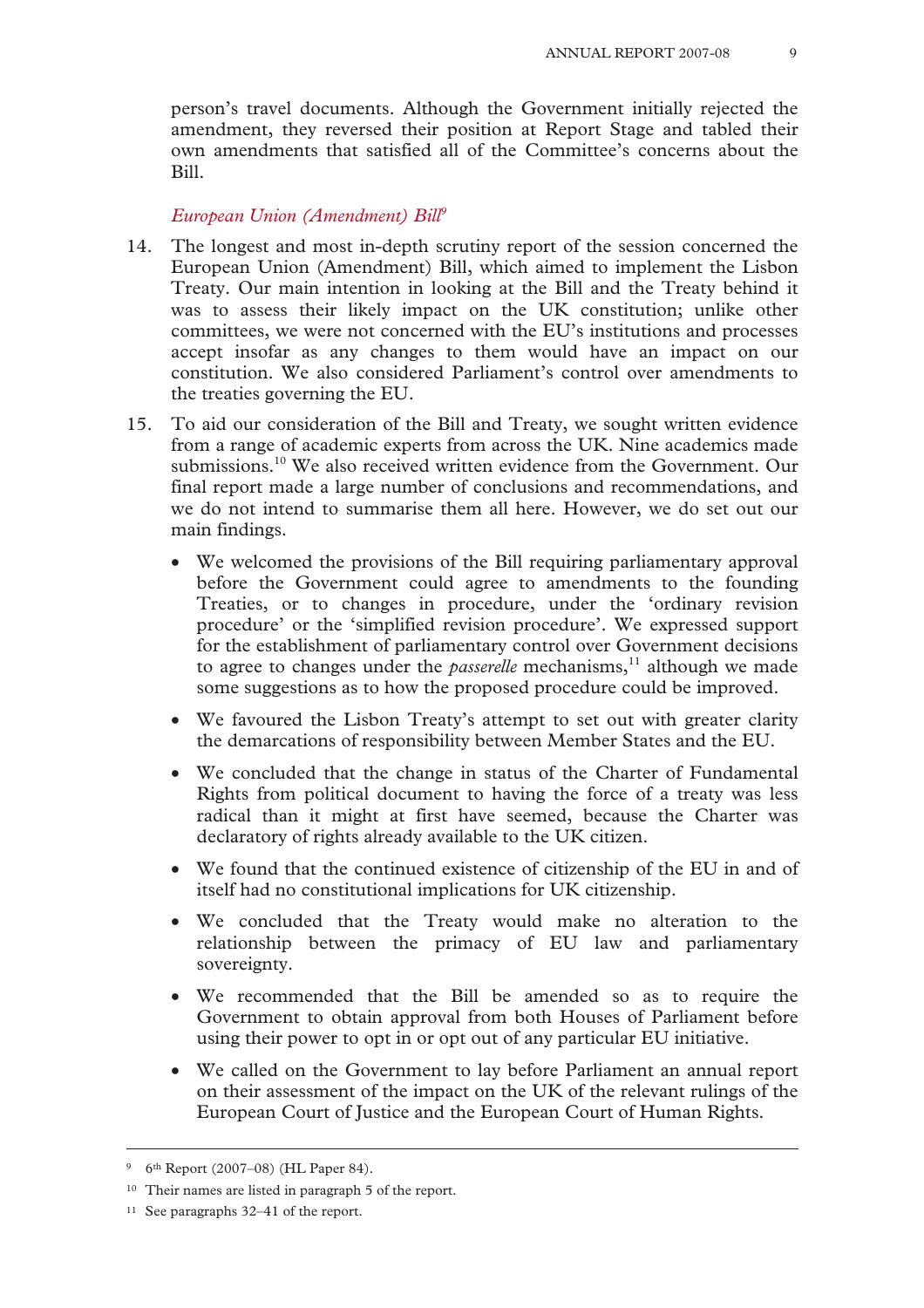- 16. At Committee Stage of the Bill, the Chairman tabled amendments which would have required the Government to obtain approval from both Houses of Parliament before using their power to opt in or opt out of any particular EU initiative. The amendments were rejected by the Government. Subsequently, the Chairman and Viscount Bledisloe held discussions with the Leader of the House, Baroness Ashton of Upholland.
- 17. At Report Stage, the Chairman called a division on his amendments. The amendments were rejected by 227 votes to 196. Nonetheless the Government did agree during proceedings on the bill to enhanced arrangements for the scrutiny of opt-n proposals. The Government's proposals, as set out above, will take effect if the Lisbon Treaty comes into force.

# *Criminal Evidence (Witness Anonymity) Bill12*

- 18. This emergency bill was prompted by the ruling of the Appellate Committee of the House of Lords in *R v Davis* [2008] UKHL 36 on 18 June 2008 which clarified the common law rules in respect of witness anonymity. Lord Bingham held that "By a series of small steps, largely unobjectionable on their own facts, the courts have arrived at a position which is irreconcilable with long-standing principle".<sup>13</sup> The Government therefore felt it necessary to introduce emergency legislation to abolish the common law rules and replace them with broader statutory rules allowing trial judges to grant witness anonymity orders provided that they are satisfied on three counts: the necessity of making an order to protect personal safety, prevent serious damage to property or "to prevent real harm to the public interest"; that in all the circumstances the measures will be consistent with the defendant receiving a fair trial; and that the interests of justice require the witness to testify and that the witness will not testify if an order is not made.
- 19. Since this was an emergency bill, we had very little time to scrutinise it before its legislative stages in this House. However, we did agree a short report setting out the common law background to the issue and analysing the proposed statutory rules. We also examined the retrospective nature of the Bill, the use of emergency legislation and sunset clauses, and the media coverage of the Davis appeal.

# *Counter-Terrorism Bill*

20. The Counter Terrorism Bill was most well known for its proposal to permit, by order, an increase in the period of pre-charge detention for terror suspects from 28 to 42 days. In getting the controversial Bill through the House of Commons the Government had made concessions by which the bill created a decision-making process that would have required Parliament and the judiciary to ask and answer similar questions within a short space of time. The Committee found that the Bill risked confusing the roles of the legislature and the judiciary and would require Parliament to make decisions it was institutionally ill-equipped to determine. Our report pointed out that asking Parliament to take decisions on the circumstances surrounding particular cases said to require extended pre-charge detentions could be

 <sup>12 9</sup>th Report (2007–08) (HL Paper 147).

<sup>13</sup> *R v Davis* [2008] UKHL 36 paragraph 29.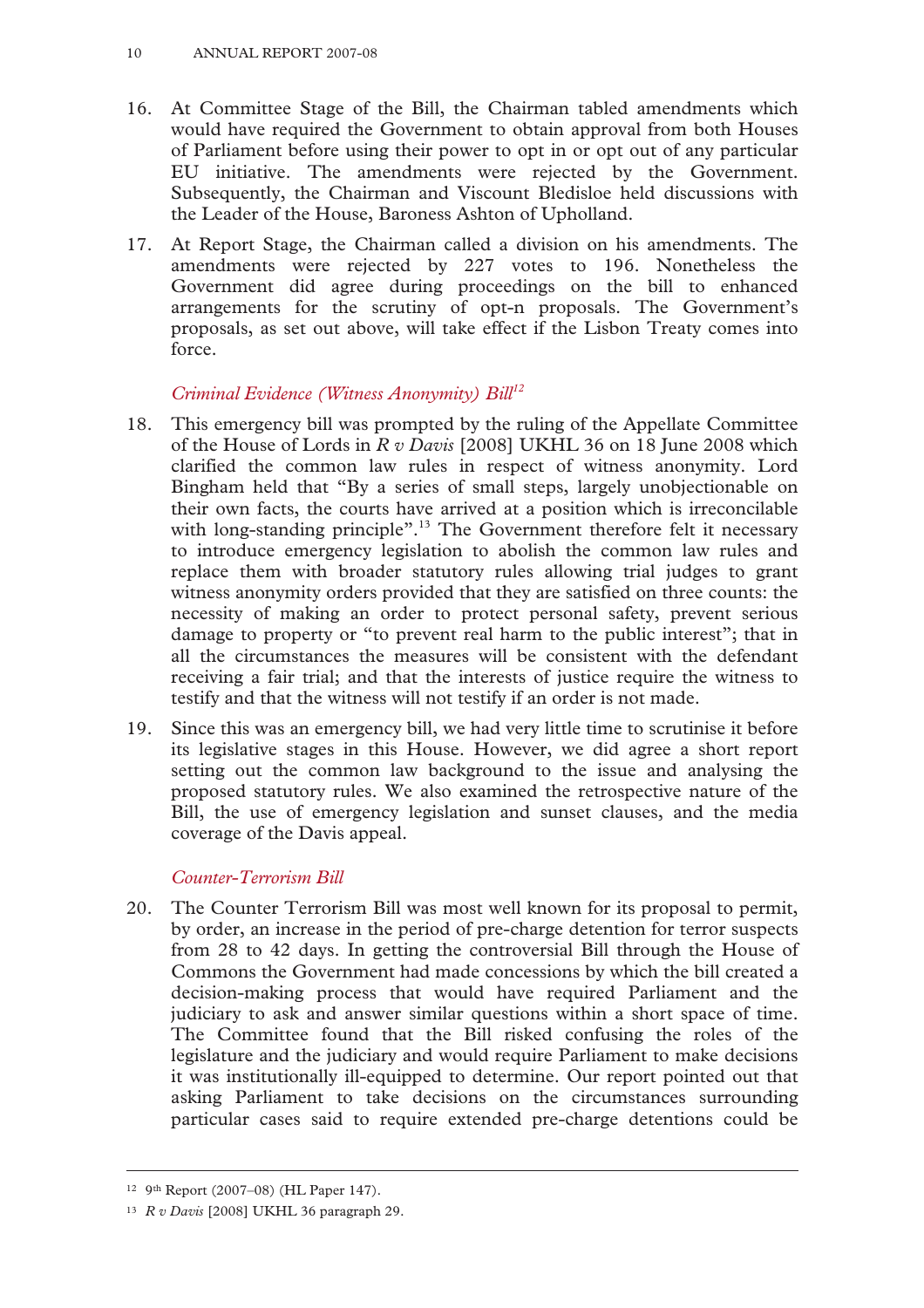controversial and highly political debate had the potential to undermine an individual suspect's right to a fair trial.

- 21. The Committee also criticised provisions in the Bill that would allow minister to order that an inquest be held without a jury, arguing that it was inappropriate for the Government to intervene in judicial proceedings particularly given that some inquests may concern deaths caused by agents of the state. The Committee argued that such a decision should appropriately be taken by a judge independent of political pressure.
- 22. The Committee also recommended that the Lord Chancellor, not a Secretary of State, should be responsible for appointing and revoking the appointment of "specially appointed coroners". We called upon the Government to think again (as they did in relation to the Legal Services Bill where the minister responsible was initially the Secretary of State before the Government conceded that the Lord Chancellor was the appropriate minister). The Chairman tabled a set of amendments on behalf of the Committee seeking to give effect to this recommendation. However the Government withdrew the clauses of the Bill relating to holding inquest without a jury before these amendments were considered.

#### *Submission to the Joint Committee on the Draft Constitutional Renewal Bill*

- 23. On 13 May 2008 the Joint Committee on the Draft Constitutional Renewal Bill invited the Committee to submit a memorandum on the constitutional implications of the provisions of the draft bill and the proposals in the White Paper on war powers.
- 24. The Constitution Committee's memorandum commented on five main areas of the draft bill. These were the process by which constitutional change was being implemented and the scope of the draft bill; the proposals in Part 2 of the draft bill on reform of the Attorney General; the proposals in Part 3 on judicial appointments; the proposals in the White Paper on war powers; and the proposals in Jack Straw's statement of 25 March 2008 in relation to the Law Commission.
- 25. The Joint Committee's report on the draft bill was published on 31 July 2008. The submission from the Constitution Committee was published as written evidence.

#### **Scrutiny of Welsh Legislative Competence Orders**

26. During the 2006–07 session the Committee agreed to conduct pre-legislative scrutiny on proposed Legislative Competence Orders (LCOs) under section 95 of the Government of Wales Act 2006 for an initial 12-month trial period. This scrutiny was to complement the similar scrutiny roles of the House of Commons Welsh Affairs Committee and the National Assembly for Wales. This request was in line with the recommendations of our scrutiny report on the Government of Wales Bill published during the bill's passage through Parliament, in which we suggested that pre-legislative scrutiny in this House should be carried out by either the Delegated Powers and Regulatory Reform Committee or by our own Committee.<sup>14</sup>

 <sup>14 8</sup>th Report (2005–06): *Government of Wales Bill* (HL Paper 142), paragraphs 23–24.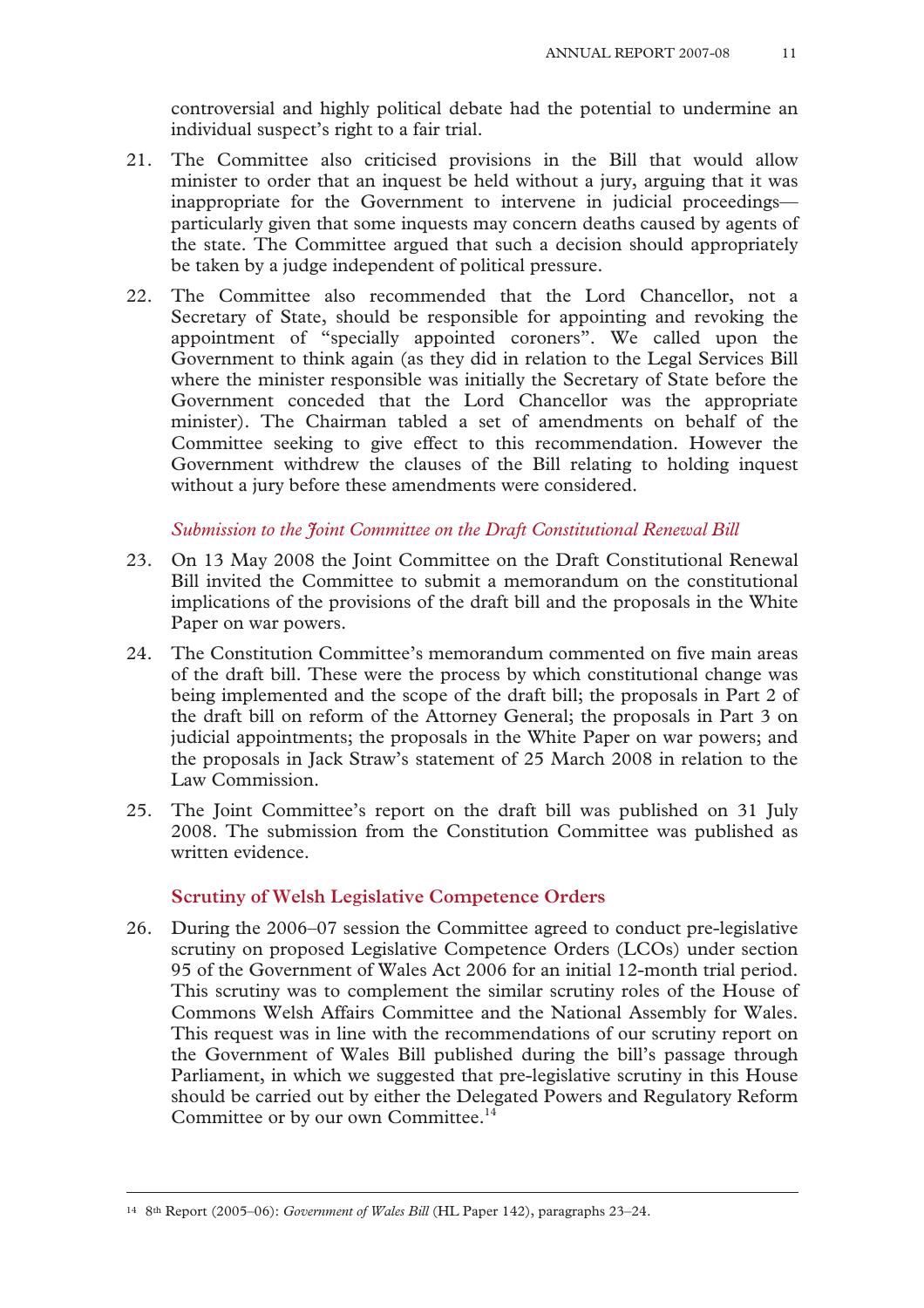- 27. The purpose of LCOs is to enlarge the National Assembly for Wales' powers to make Measures and the powers of Welsh Ministers to make subordinate legislation. Proposed LCOs are subjected to pre-legislative scrutiny before being formally laid before Parliament for approval. The full LCO process is set out in detail in our second report published in the 2007–08 session.<sup>15</sup>
- 28. On 27 November 2007 we published a report, *Scrutiny of Welsh Legislative Competence Orders.* The purpose of this report was to remind members of the House (and other interested parties) what Legislative Competence Orders (LCOs) are and to explain how they would to be scrutinised at the prelegislative stage and subsequently in both Parliament and the National Assembly for Wales.
- 29. During the 2007–08 session we examined and cleared four proposed LCOs.16 We decided in July 2008 to extend the initial 12-month trial period for a further period of 12 months. When this comes to an end we will consider whether we should continue this scrutiny role.

# **Policy Inquiries and Reports**

30. In pursuance of the second part of our terms of appointment, "to keep under review the operation of the constitution", the Committee conducts lengthy and in-depth policy inquiries into major constitutional issues. In the 2007–08 session we published a report on *Reform of the Office of Attorney General* and a follow-up report on *Relations between the executive, the judiciary and Parliament*, a topic which goes to the heart of our constitutional settlement. Most of our time in the 2007–08 session was spent conducing an inquiry into the constitutional impact of surveillance and data processing upon the privacy of citizens and their relationship with the state. The final report will be published in February 2009.

# **Reform of the Office of Attorney General17**

31. In recent years, a debate has been taking place about whether—and if so, how—to reform the office of Attorney General (and consequently the role of the Solicitor General<sup>18</sup>). This debate was placed on a more formal footing when the Government released a consultation paper<sup>19</sup> on the role of the Attorney General as part of the process set in motion by the Green Paper on The Governance of Britain.<sup>20</sup> The Law Officers carry out functions of great constitutional importance. The Committee therefore decided to take oral evidence on the role of the Attorney from the current holder of that post, Baroness Scotland of Asthal QC, and to seek written evidence from two

 <sup>15 2</sup>nd Report (2007–08): Scrutiny of Welsh Legislative Competence Orders (HL Paper 17).

<sup>&</sup>lt;sup>16</sup> Those relating to Social Welfare, Vulnerable Children, Housing and Red Meat.

<sup>17 7</sup>th Report (2007–08) (HL Paper 93).

<sup>&</sup>lt;sup>18</sup> The Solicitor General is also a Law Officer of the Crown. The Law Officers Act 1997 provided that any function of the Attorney may be exercised by the Solicitor General, and the Solicitor is to all intents and purposes the Attorney's deputy. In recent years it has become customary to have one Law Officer in each House of Parliament.

<sup>&</sup>lt;sup>19</sup> *The Governance of Britain: A Consultation on the Role of the Attorney General*, Cm 7192.

<sup>20</sup> Cm 7170.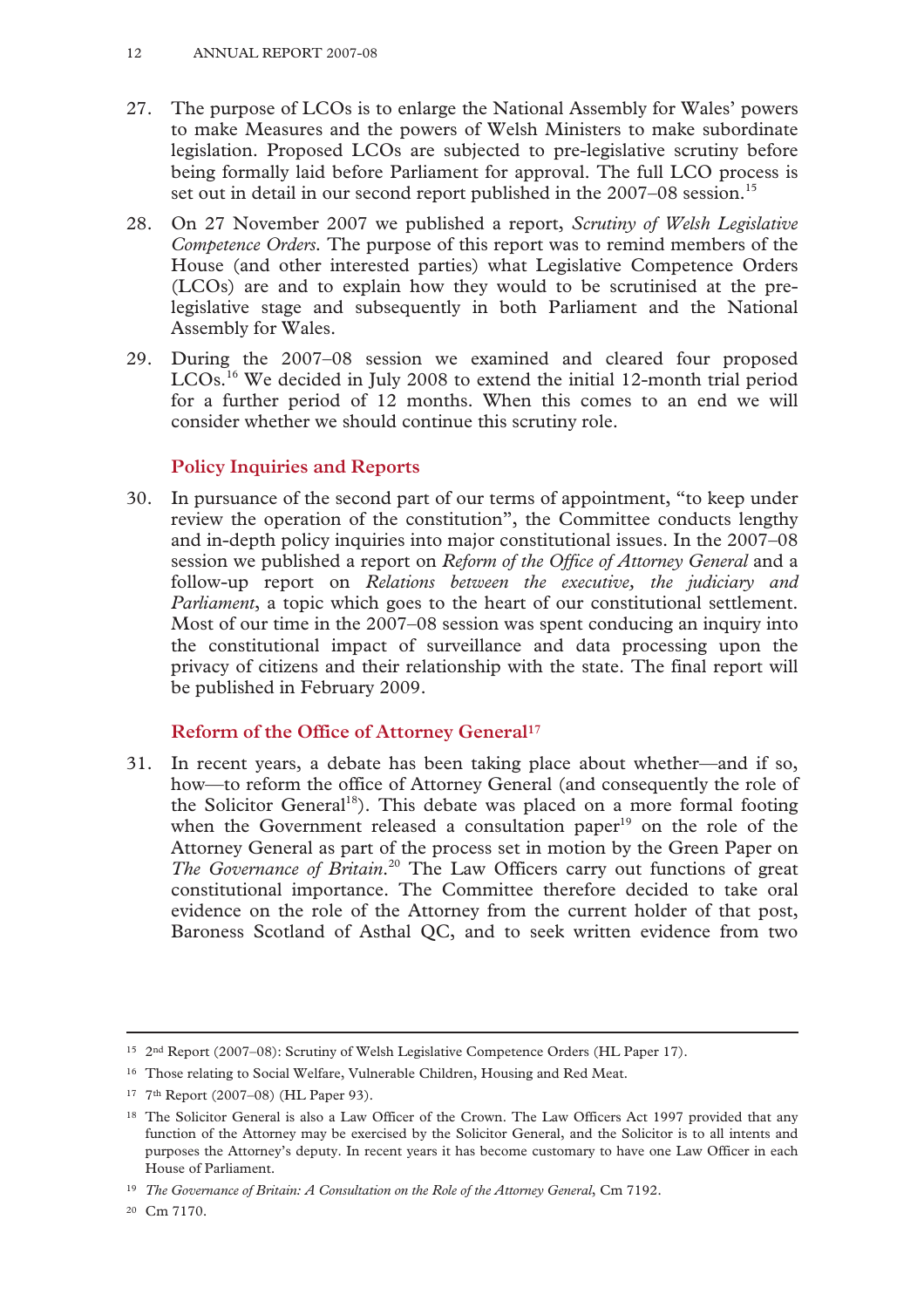constitutional academics with divergent views on the subject: Professor Anthony Bradley<sup>21</sup> and Professor Jeffrey Jowell  $QC^{22}$ .

- 32. We considered the Attorney General's role:
	- as a provider and co-ordinator of legal advice;
	- in individual prosecutions; and
	- as a Government minister.
- 33. The debate about reforming the office of the Attorney General was in part a response to three recent controversies which we considered in some detail. The first of these was the nature of the Attorney's advice to the Prime Minister over the legality of invading Iraq in 2003. The second concerned the decision to drop an SFO investigation into whether the British defence company BAE Systems had paid bribes to Saudi Arabian officials in order to secure a lucrative defence contract. The third controversy was the cash for honours scandal.
- 34. The report examined the Government consultation on the reform of the office of Attorney General and considered the main arguments for and against reforming the role of the Attorney in three distinct areas: legal advice; prosecutions; and criminal justice policy. Lastly we considered the implications of reform for the Attorney's accountability.
- 35. Our main aim in publishing this report was to provide members of the house with a 'handbook' to guide them through the continuing debate on the role of the Attorney.

# **Relations between the executive, the judiciary and Parliament: Follow-Up23**

- 36. In July 2007, we published a report on *Relations between the executive, the judiciary and Parliament* which analysed the evolving constitutional relationships between the three arms of the state and made a series of recommendations to both the Government and the judiciary.<sup>24</sup> The report in particular focused upon the impact of the Human Rights Act 1998, the Constitutional Reform Act 2005 and the creation of the Ministry of Justice, which occurred during the inquiry.
- 37. The Government response to the report was published on 17 October 2007 and the judiciary's response on 19 October.<sup>25</sup> We also held follow-up oral sessions with the new Lord Chancellor, Jack Straw MP, on 23 October 2007 and with the Lord Chief Justice on 6 December 2007 and 9 July 2008.<sup>26</sup> Our reaction to the responses by the Government and the judiciary were set out in the follow-up report which was published on 16 October 2008.

 <sup>21</sup> Emeritus Professor of Constitutional Law at the University of Edinburgh and a former legal adviser to this Committee.

<sup>22</sup> Professor of Law at University College London.

<sup>23 11</sup>th Report (2007–08) (HL Paper 177).

<sup>24 6</sup>th Report (2006–07) (HL Paper 151).

<sup>25</sup> See http://www.justice.gov.uk/docs/response-relations.pdf and http://www.parliament.uk/documents/upload/Judiciary%20Response.pdf.

<sup>26</sup> See http://www.publications.parliament.uk/pa/ld200607/ldselect/ldconst/999/const231007\_ev1.pdf and http://www.publications.parliament.uk/pa/ld/lduncorr/const061207\_ev1.pdf.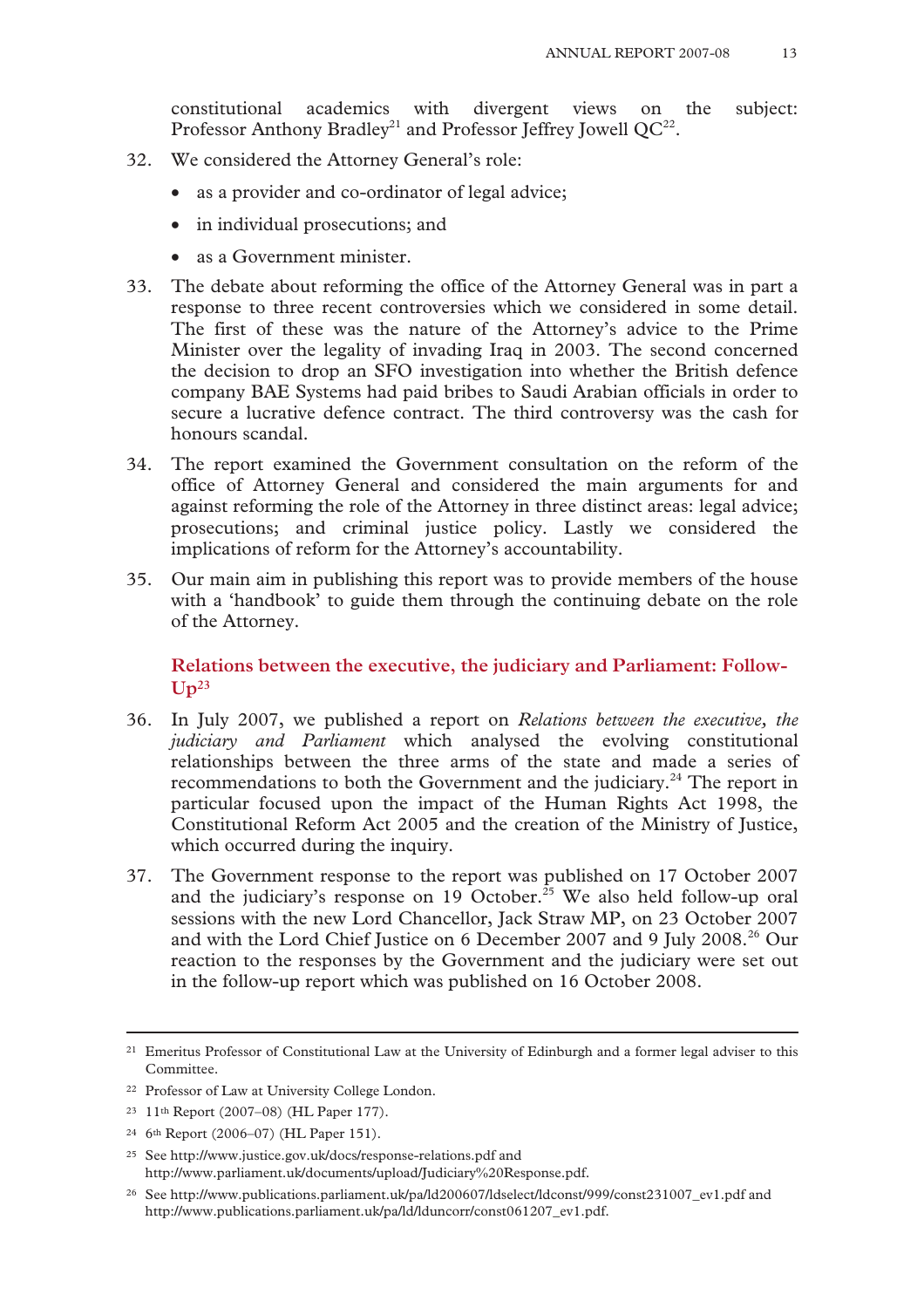- 38. In the original report the Committee criticised the then Home Secretary John Reid for making public statements about the sentence given in the Craig Sweeney case as well as Lord Falconer, then Lord Chancellor for failing to ensure that Ministers do not impugn individual judges. Based on that case, the Committee called for the Ministerial Code to be updated to make it clear to Ministers that such criticism is inappropriate. In the follow-up report we reiterated the importance of amending the *Ministerial Code* so that it gives clear and unambiguous guidance to ministers about how they should or should not comment about judges in public and undertook to review the position when the Government next update the Code.
- 39. The Committee also considered the establishment of the Ministry of Justice a move criticised in our original report as the Government failed to consult with the Lord Chief Justice or the Lord Chancellor prior to announcing the new department. In the follow up report the Committee stressed that any future constitution or machinery of government changes that impact significantly on the judiciary should include consultation with the Lord Chancellor and Lord Chief Justice at the early stages of the policy making process.
- 40. We also concluded that the posts of Lord Chancellor and Secretary of State for Justice should continue to be combined in future. Lord Chancellors in the future, with their responsibilities for the rule of law and the judiciary, should continue to have the authority necessary to fulfil their duties.
- 41. One of our key concerns in producing the original report was to ascertain how, under the new constitutional arrangements, the judiciary could remain accountable in what one of our witnesses termed the 'explanatory' (rather than 'sacrificial') sense. In the follow-up report we welcomed the judiciary's express acknowledgment of the need for accountability in respect of their administrative responsibilities. We also welcomed the judiciary's decision to appoint five judges to act as judicial spokesmen where appropriate.
- 42. The final part of the follow-up report considered the interaction between the judiciary, the media and the public. In the original report we had criticised the press for "distorted and irresponsible coverage of the judiciary" and urged them to "desist from blaming judges for their interpretation of legislation which has been promulgated by politicians". In order to encourage more responsible coverage, we suggested that the Editors' Code of Practice be regularly updated to reflect these principles. This recommendation was rejected by the Editors' Code Committee, but in the follow-up report we re-iterated our calls for amendment of the code.
- 43. The two reports were debated together on the floor of the House on 18 November 2008.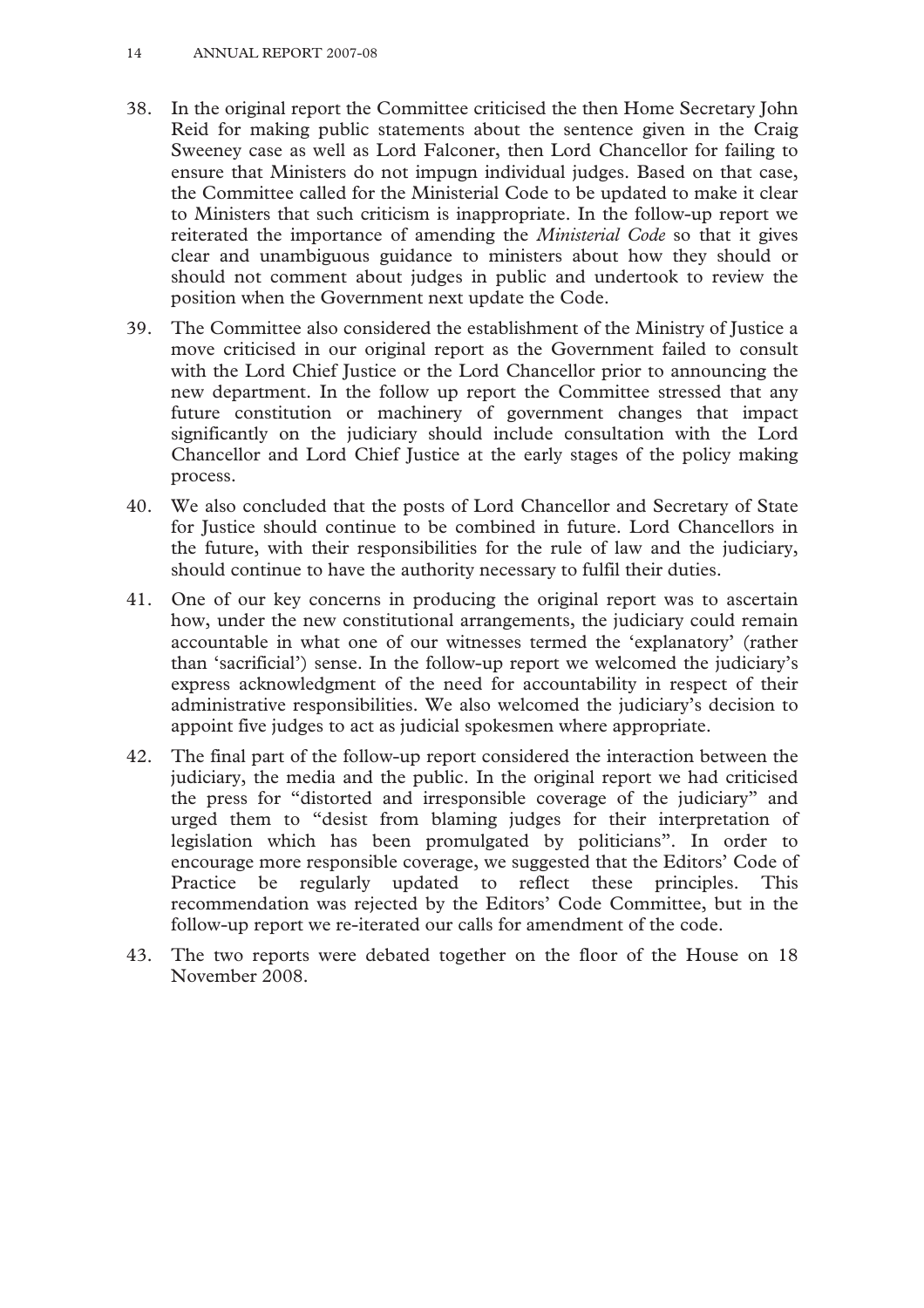| i            |
|--------------|
|              |
|              |
| はくく はく くくはんく |
|              |
|              |
| į            |
|              |
|              |
|              |

| <b>Title</b>                                                        | <b>Bill Number</b> | $discussed^r$<br>First | Comments                                                                                                                                                                                                                                                                                                                                                                                                                                     | Action                                                                                                                                                                                                                                                                                                 | Cleared      |
|---------------------------------------------------------------------|--------------------|------------------------|----------------------------------------------------------------------------------------------------------------------------------------------------------------------------------------------------------------------------------------------------------------------------------------------------------------------------------------------------------------------------------------------------------------------------------------------|--------------------------------------------------------------------------------------------------------------------------------------------------------------------------------------------------------------------------------------------------------------------------------------------------------|--------------|
| Queen's Speech                                                      |                    | 14/11/07               |                                                                                                                                                                                                                                                                                                                                                                                                                                              |                                                                                                                                                                                                                                                                                                        |              |
| Local Transport Bill                                                | HL 1, 15, 19       | 14/11/07               |                                                                                                                                                                                                                                                                                                                                                                                                                                              | NFA                                                                                                                                                                                                                                                                                                    | $\mathsf{X}$ |
| Dormant Bank and<br><b>Building Society</b><br><b>Accounts Bill</b> | HL 2, 17, 26       | 28/11/07               |                                                                                                                                                                                                                                                                                                                                                                                                                                              | NFA                                                                                                                                                                                                                                                                                                    | X            |
| House of Lords Bill                                                 | HL <sub>3</sub>    | $N\!A$                 | Lord Steel PMB                                                                                                                                                                                                                                                                                                                                                                                                                               |                                                                                                                                                                                                                                                                                                        |              |
| (Independent Living) Bill<br>Disabled Persons                       | HL <sub>4</sub>    | <b>NA</b>              | Lord Ashley PMB                                                                                                                                                                                                                                                                                                                                                                                                                              |                                                                                                                                                                                                                                                                                                        |              |
| Powers of Entry Etc. Bill                                           | HL 5, 71           | $\sum_{i=1}^{n}$       | Lord Selsdon PMB                                                                                                                                                                                                                                                                                                                                                                                                                             |                                                                                                                                                                                                                                                                                                        |              |
| Human Fertilisation and<br>Embryology Bill                          | HL 6, 25           | 14/11/07               |                                                                                                                                                                                                                                                                                                                                                                                                                                              | NFA                                                                                                                                                                                                                                                                                                    | $\mathsf{X}$ |
| <b>Regulatory Enforcement</b><br>and Sanctions Bill                 | HL 7, 31, 46       | 28/11/07               | schemes proposed by the bill, which include<br>suspensions of regulators' powers to impose<br>whether a person has committed a criminal<br>constitutionally appropriate for regulatory<br>Concern about the complex nature of the<br>offence and to impose unlimited financial<br>authorities to make determinations as to<br>powers for ministers by means of<br>"directions" to suspend and revoke<br>sanctions; the extent to which it is | Report; Government agreed to table<br>their own amendments to reflect the<br>Chairman would table amendments<br>Committee; amendments tabled at<br>Committee's recommendations;<br>Report published; agreed that<br>amendments tabled in Grand<br>on behalf of the Committee;<br>amendments agreed to. | X            |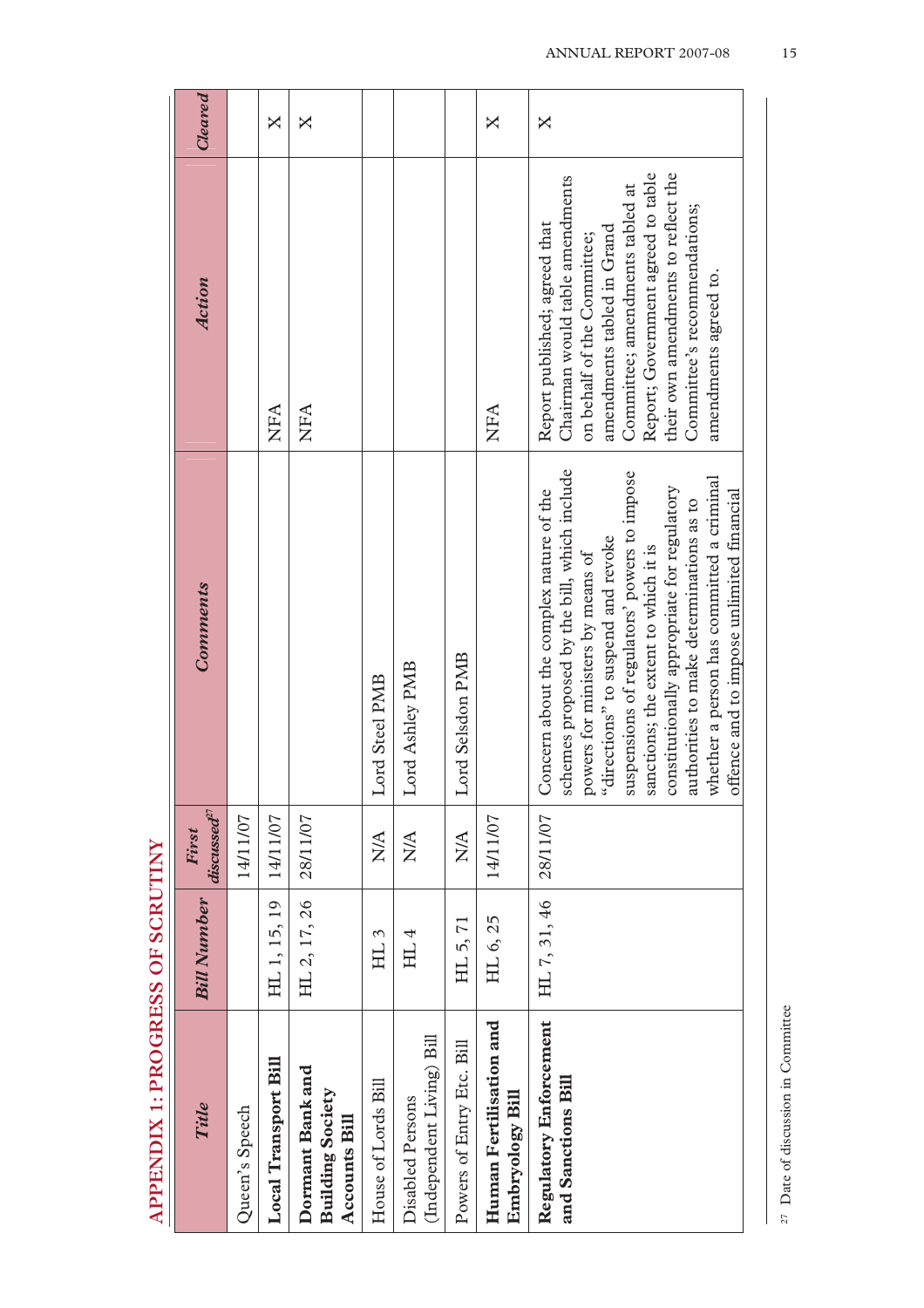| Title                                        | <b>Bill Number</b>             | $discussed^2$<br>First | Comments                                                                                                                                                                                                                                                                            | <b>Action</b>                                                                                                                                                                                                                                                                                                                       | Cleared |
|----------------------------------------------|--------------------------------|------------------------|-------------------------------------------------------------------------------------------------------------------------------------------------------------------------------------------------------------------------------------------------------------------------------------|-------------------------------------------------------------------------------------------------------------------------------------------------------------------------------------------------------------------------------------------------------------------------------------------------------------------------------------|---------|
|                                              |                                |                        | protections provided in the bill match up to<br>the minimum standards of procedural<br>fairness that a person accused of a criminal<br>penalties; and whether the procedural<br>offence ought to have.                                                                              |                                                                                                                                                                                                                                                                                                                                     |         |
| Children and Young<br>Persons Bill           | HL 8, 20, 32,<br>$\frac{2}{4}$ | 28/11/07               |                                                                                                                                                                                                                                                                                     | NFA                                                                                                                                                                                                                                                                                                                                 | X       |
| Climate Change Bill                          | HL 9, 29, 44                   | 28/11/07               |                                                                                                                                                                                                                                                                                     | <b>AHA</b>                                                                                                                                                                                                                                                                                                                          | X       |
| Alcohol Labelling Bill                       | HL 10, 53,<br>64               | $\sum_{i=1}^{n}$       | Lord Mitchell PMB                                                                                                                                                                                                                                                                   |                                                                                                                                                                                                                                                                                                                                     |         |
| Kidney Transplant Bill                       | HL 11                          | $\sum_{i=1}^{n}$       | Baroness Finlay PMB                                                                                                                                                                                                                                                                 |                                                                                                                                                                                                                                                                                                                                     |         |
| Child Maintenance and<br>Other Payments Bill | HL 12, 35,<br>57               | 12/12/07               | administrative action of the new Child<br>Maintenance and Enforcement Commission<br>(CMEC) rather than an order of the court,<br>inappropriate for a British citizen to be<br>prevented from leaving the country by<br>Concern that it is constitutionally<br>as the bill proposes. | Government agreed to table their own<br>Chairman would table amendments<br>Committee; amendments tabled for<br>Report Stage but withdrawn after<br>Committee's recommendations;<br>Report published; agreed that<br>amendments tabled in Grand<br>on behalf of the Committee;<br>amendments to reflect the<br>amendments agreed to. | X       |
| Employment Bill                              | HL 13, 49,<br>60               | 16/1/08                |                                                                                                                                                                                                                                                                                     | NHA                                                                                                                                                                                                                                                                                                                                 | X       |
| Crossrail (Hybrid Bill)<br><b>Bill</b>       | HL 14, 61,<br>70               | $\sum_{i=1}^{n}$       | Hybrid Bill                                                                                                                                                                                                                                                                         |                                                                                                                                                                                                                                                                                                                                     | X       |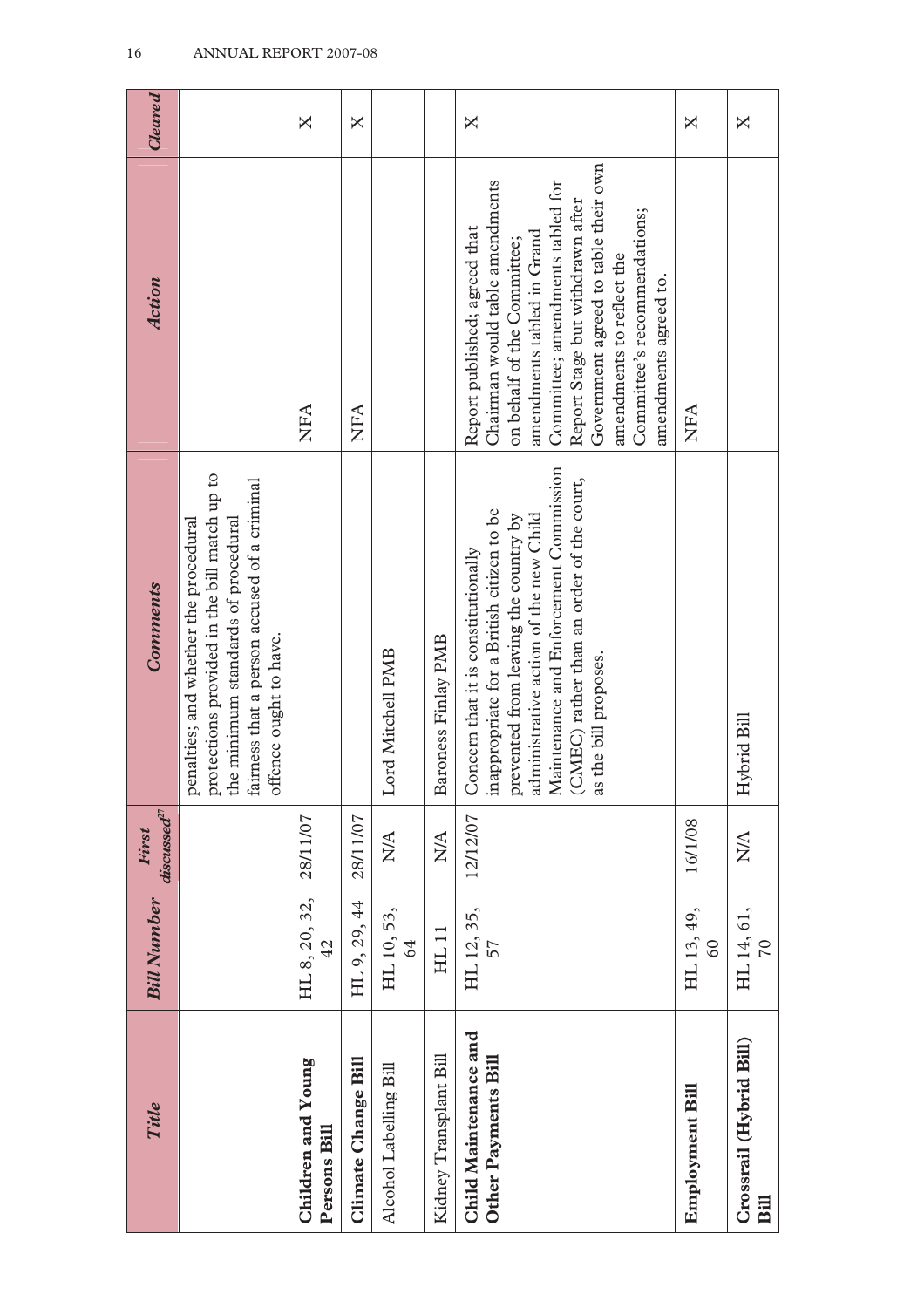| Title                                                                 | <b>Bill Number</b>   | $discussed^r$<br>First | <b>Comments</b>                                                                                                                                                                                                                                        | <b>Action</b>                                                                                                                                | Cleared      |
|-----------------------------------------------------------------------|----------------------|------------------------|--------------------------------------------------------------------------------------------------------------------------------------------------------------------------------------------------------------------------------------------------------|----------------------------------------------------------------------------------------------------------------------------------------------|--------------|
| Criminal Justice and<br>Immigration Bill                              | HL 16, 41,<br>51, 54 | 30/1/08                | role of the Court of Appeal in appeals against<br>convictions, and about the proposed Violent<br>Concerns about the provisions changing the<br>Offender Orders.                                                                                        | agreed to commission paper on civil<br>Wrote to minister; Court of Appeal<br>proposals dropped; Committee<br>preventative orders in general. | X            |
| European Communities<br>(Finance) Bill                                | HL 18                | 23/1/08                |                                                                                                                                                                                                                                                        | NFA                                                                                                                                          | X            |
| Link (Supplementary<br><b>Channel Tunnel Rail</b><br>Provisions) Bill | HL 21                | 6/2/08                 |                                                                                                                                                                                                                                                        | NFA                                                                                                                                          | X            |
| (Amendment) Bill<br>House of Lords                                    | HL 22                | NA                     | Lord Avebury PMB                                                                                                                                                                                                                                       |                                                                                                                                              |              |
| Retail Development Bill                                               | HL 23                | <b>ANA</b>             | Lord Cotter PMB                                                                                                                                                                                                                                        |                                                                                                                                              |              |
| Sale of Student Loans<br>Bill                                         | HL 24, 55,<br>63     | 6/2/08                 |                                                                                                                                                                                                                                                        | NFA                                                                                                                                          | X            |
| Safety Deposit Current<br>Accounts Bill                               | HL 27                | $\frac{A}{N}$          | Earl of Caithness PMB                                                                                                                                                                                                                                  |                                                                                                                                              |              |
| National Insurance<br>Contributions Bill                              | HL 28, 73,<br>78     | 20/2/08                |                                                                                                                                                                                                                                                        | NFA                                                                                                                                          | $\mathsf{X}$ |
| Torture (Damages) Bill                                                | HL30                 | $\sum_{i=1}^{n}$       | Lord Archer of Sandwell PMB                                                                                                                                                                                                                            |                                                                                                                                              |              |
| Health and Social Care<br>Bill                                        | HL 33, 62,           | 2/4/08                 | to the CQC are different from any of those powers<br>Concern that the enforcement powers to be given<br>this bill's scheme should be added to the RES Bill.<br>Enforcement and Sanctions Bill. Concluded that<br>contained in Part 3 of the Regulatory | McFadden MP to request that the<br>scheme in this bill be added to the<br>Wrote to minister; wrote to Pat<br>RES Bill.                       | X            |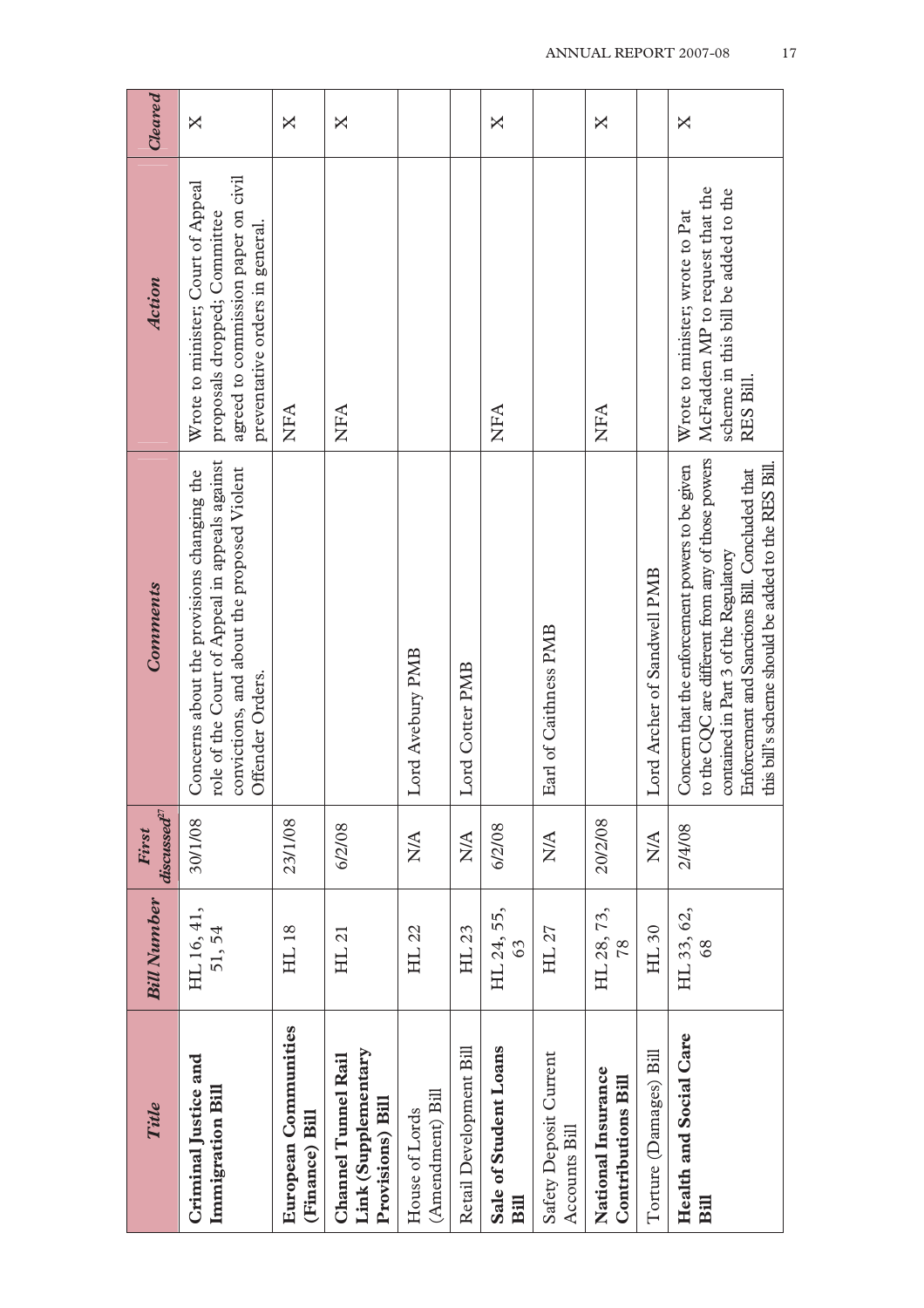|                                                   |                    | First            |                                                                                                                                                                                                                                                                        |                                                                                                                                                                                                                   |              |
|---------------------------------------------------|--------------------|------------------|------------------------------------------------------------------------------------------------------------------------------------------------------------------------------------------------------------------------------------------------------------------------|-------------------------------------------------------------------------------------------------------------------------------------------------------------------------------------------------------------------|--------------|
| Title                                             | <b>Bill Number</b> | $discussed^2$    | <b>Comments</b>                                                                                                                                                                                                                                                        | <b>Action</b>                                                                                                                                                                                                     | Cleared      |
| Banking (Special<br>Provisions) Bill              | HL 34, 36          | 20/2/08          | parliamentary scrutiny; use of negative rather<br>than affirmative resolution procedure; scope<br>of bill; use of public rather than hybrid bill;<br>length of period before sunset clause takes<br>Concerns about lack of time for<br>effect; and Henry VIII clauses. | Wrote to minister; Committee opted<br>date, perhaps as part of a follow-up<br>legislation and hybridity at a future<br>to address the issues of emergency<br>report to Parliament and the<br>Legislative Process. | X            |
| Statute Law (Repeals) Bill                        | HL 37              | 2/4/08           |                                                                                                                                                                                                                                                                        | NFA                                                                                                                                                                                                               | $\mathsf{X}$ |
| House of Lords (Members'<br>Taxation Status) Bill | HL 38              | $\sum_{i=1}^{n}$ | Lord Oakeshott of Seagrove Bay PMB                                                                                                                                                                                                                                     |                                                                                                                                                                                                                   |              |
| (Horticulture) Bill<br>Sunday Trading             | HL 39              | $\sum_{i=1}^{n}$ | Earl of Courtown PMB                                                                                                                                                                                                                                                   |                                                                                                                                                                                                                   |              |
| (Amendment) Bill<br>European Union                | HL 40              | 12/3/08          |                                                                                                                                                                                                                                                                        | Stage; amendment rejected at Report<br>Evidence taken; report published;<br>amendment tabled at Committee<br>Stage; Government compromise.                                                                        | X            |
| Immigration (Discharged<br>Gurkhas) Bill          | HL 43              | $\sum_{i=1}^{n}$ | Lord Lee of Trafford PMB                                                                                                                                                                                                                                               |                                                                                                                                                                                                                   |              |
| Iraq War Inquiry Bill                             | HL 45              | $\sum_{i=1}^{n}$ | Lord McNally PMB                                                                                                                                                                                                                                                       |                                                                                                                                                                                                                   |              |
| Regeneration Bill<br>Housing and                  | HL 47, 67,<br>77   | 7/5/08           |                                                                                                                                                                                                                                                                        | NFA                                                                                                                                                                                                               | X            |
| Borough Freedom (No. 2)<br>Bill                   | HL 48              | $\sum_{i=1}^{n}$ | Lord Graham PMB                                                                                                                                                                                                                                                        |                                                                                                                                                                                                                   |              |
| <b>Pensions Bill</b>                              | HL <sub>50</sub>   | 4/6/08           | Concern about civil sanctioning powers.                                                                                                                                                                                                                                | Wrote to minister; reply received;<br>copies distributed.                                                                                                                                                         | X            |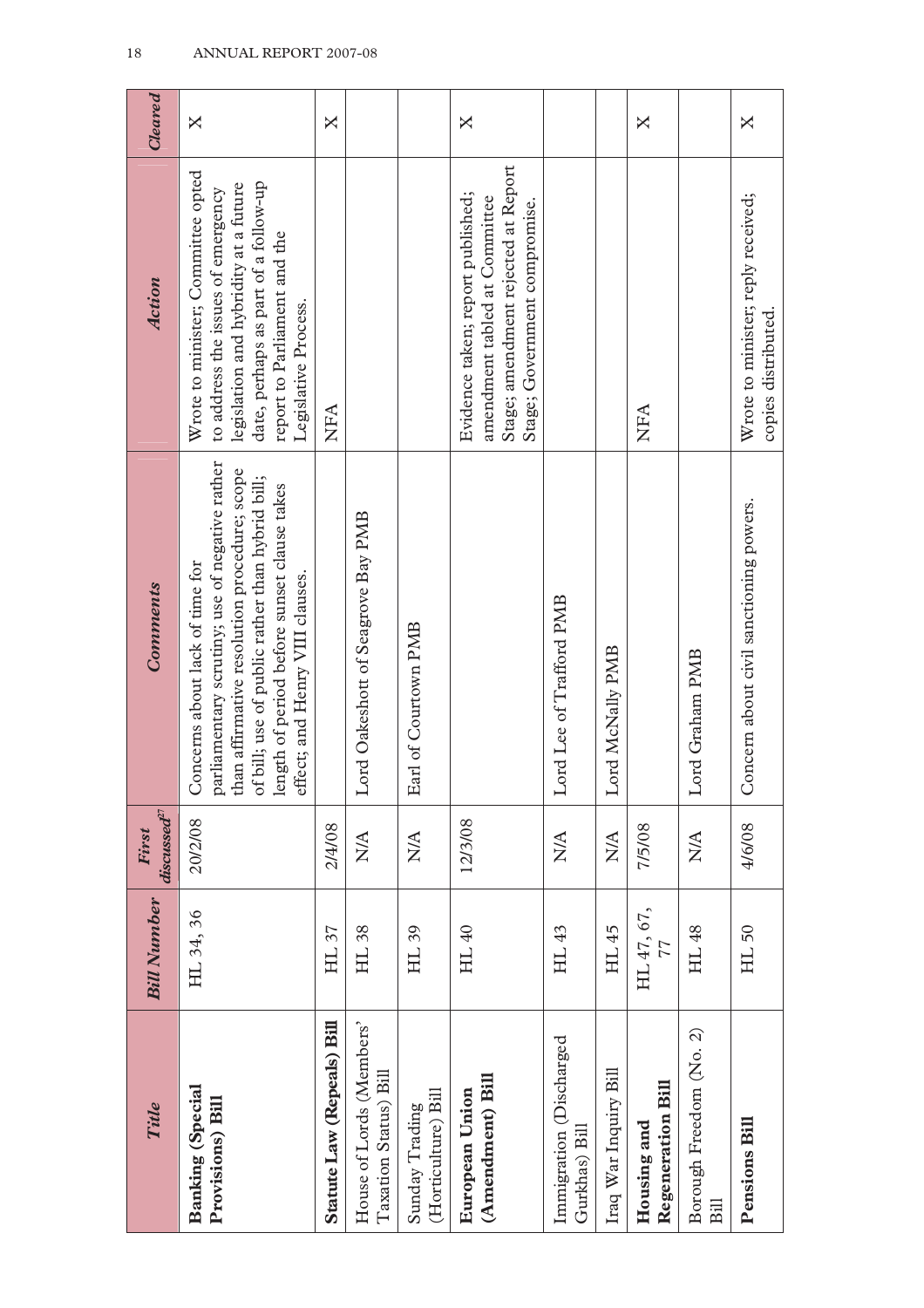| <b>Title</b>                                            | <b>Bill Number</b> | $discussed^2$<br>First | Comments                                                        | Action                                                                      | Cleared            |
|---------------------------------------------------------|--------------------|------------------------|-----------------------------------------------------------------|-----------------------------------------------------------------------------|--------------------|
| <b>Energy Bill</b>                                      | HL 52, 72          | 14/5/08                |                                                                 | <b>NFA</b>                                                                  | X                  |
| Planning and Energy Bill                                | HL 56, 75          | $\frac{1}{2}$          | Michael Fallon PMB                                              |                                                                             |                    |
| Education and Skills                                    | HL 58, 80          |                        | Concern about civil sanctioning powers.                         | Wrote to minister; reply received;<br>copies distributed.                   | X                  |
| Special Educational Needs<br>(Information) Bill         | HL 59              | $\frac{A}{N}$          | Baroness Pitkeathley PMB                                        |                                                                             |                    |
| Counter-Terrorism Bill                                  | HL 65              | 11/6/08                |                                                                 | copies distributed; Report published.<br>Wrote to minister; reply received; |                    |
| Health and Safety<br>(Offences) Bill                    | HL 66              | $\frac{A}{X}$          | Keith Hill PMB                                                  |                                                                             |                    |
| Planning Bill                                           | HL 69              | 8/10/08                |                                                                 | <b>NFA</b>                                                                  | $\mathsf{X}% _{T}$ |
| <b>Finance Bill</b>                                     | HL 74              | $\sum_{i=1}^{n}$       |                                                                 | No scrutiny.                                                                | $\bm{\mathsf{X}}$  |
| (Witness Anonymity)<br><b>Criminal Evidence</b><br>Bill | HL 76              | 9/07/08                | Set out constitutional context of the<br>emergency legislation. | Report published.                                                           | $\bm{\mathsf{X}}$  |